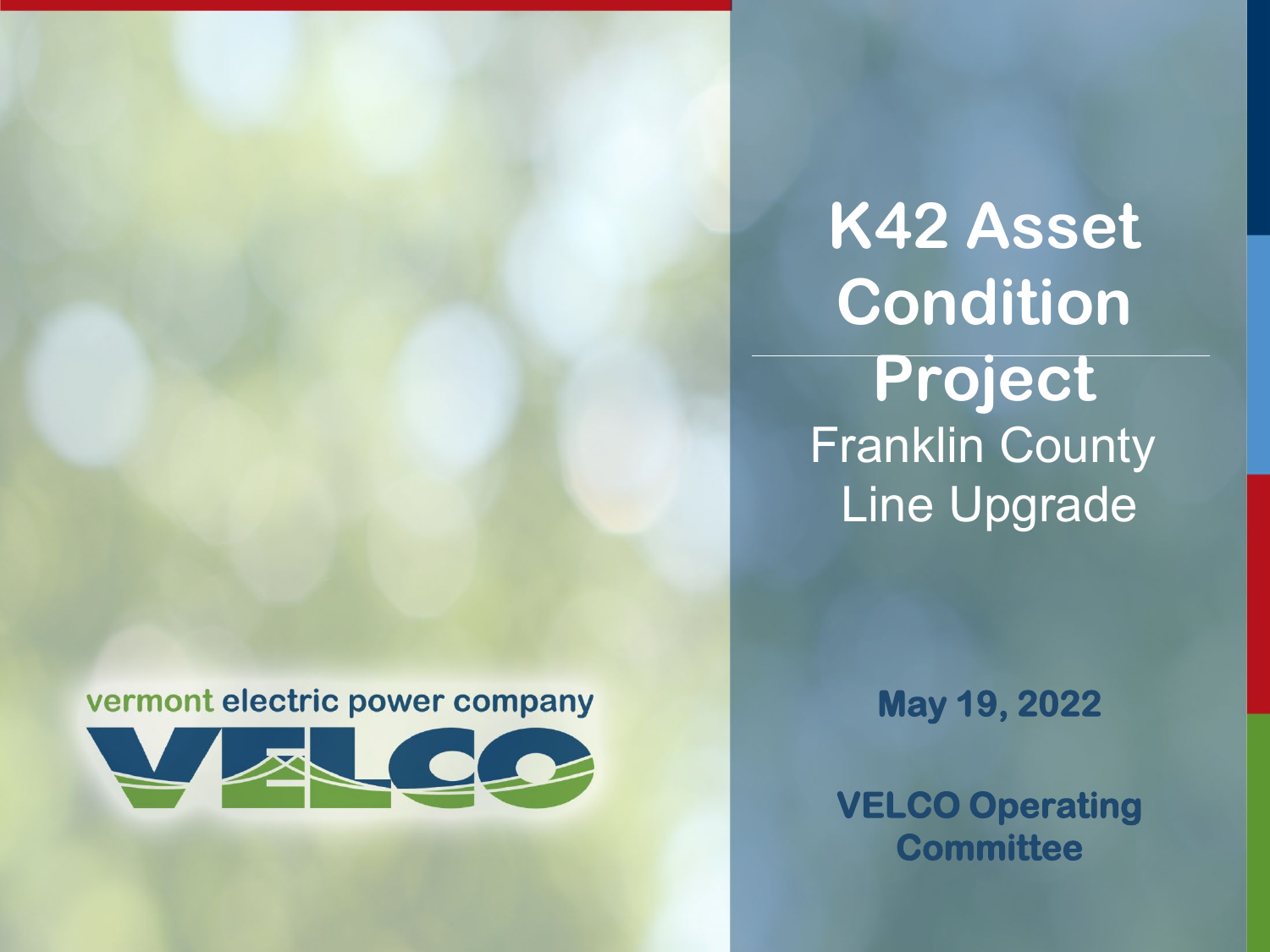# **K42 Line Overview**

- Constructed in 1958; majority of 212 structures are original build
- 115 kV wood H-frame line from Highgate to Highgate Converter Tap to St Albans Tap to Georgia (16.6 miles)
- Main transmission path for HVDC Converter and wind generation toward load center (Burlington)
- Significant wetlands, crop farming, and long access routes drive need for substantial matting



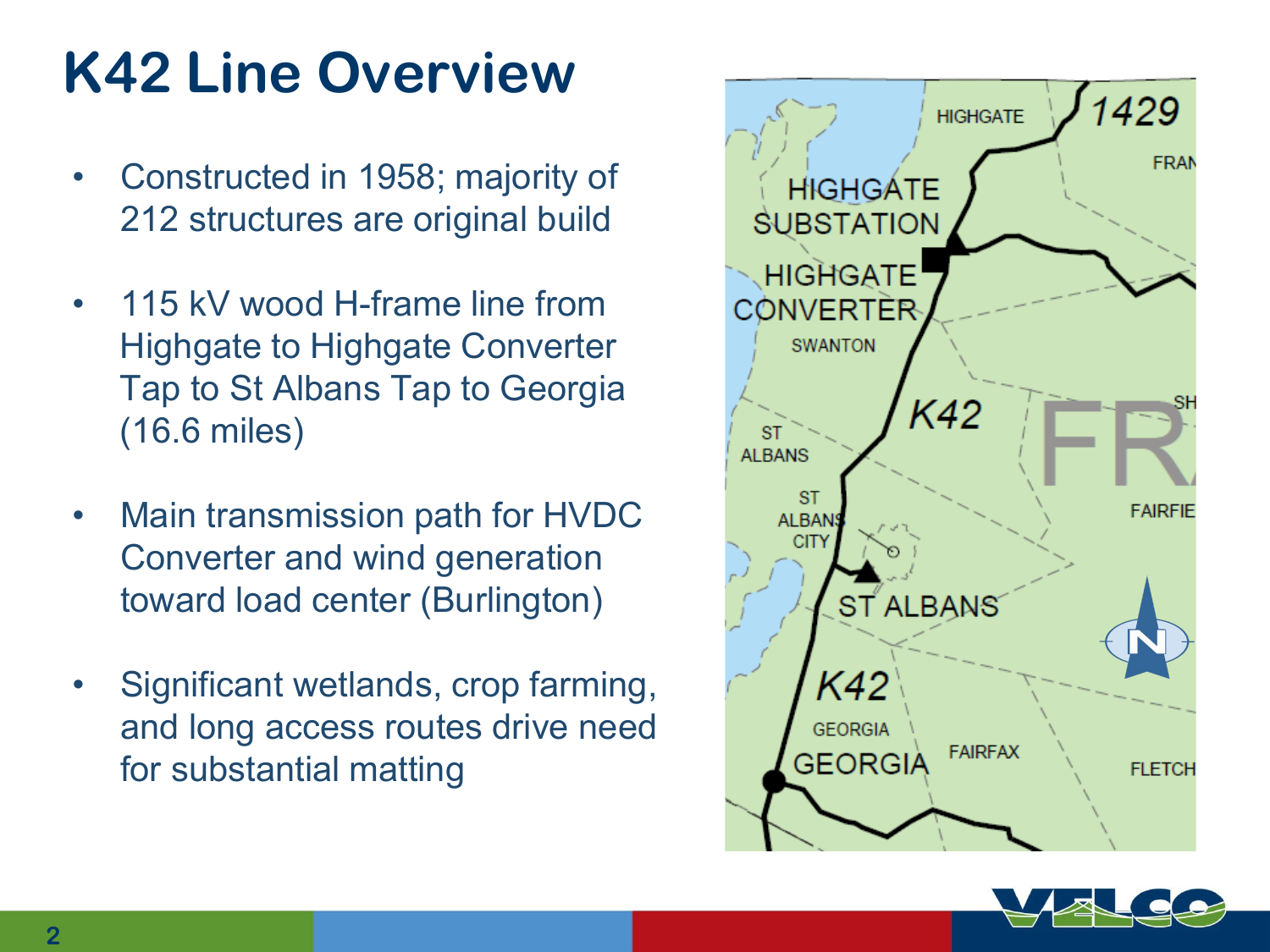### **Identified K42 Deficiencies**

- 146 (~70%) out of 212 structures to be replaced in the near term
	- Pole and cross arm damage:
		- Woodpecker holes
		- Cracks, splitting, rotting wood
		- Leaning poles
		- Target practice
	- Reaching end of asset life
- Additional future structure replacements as needed
	- Reevaluation every 8 years

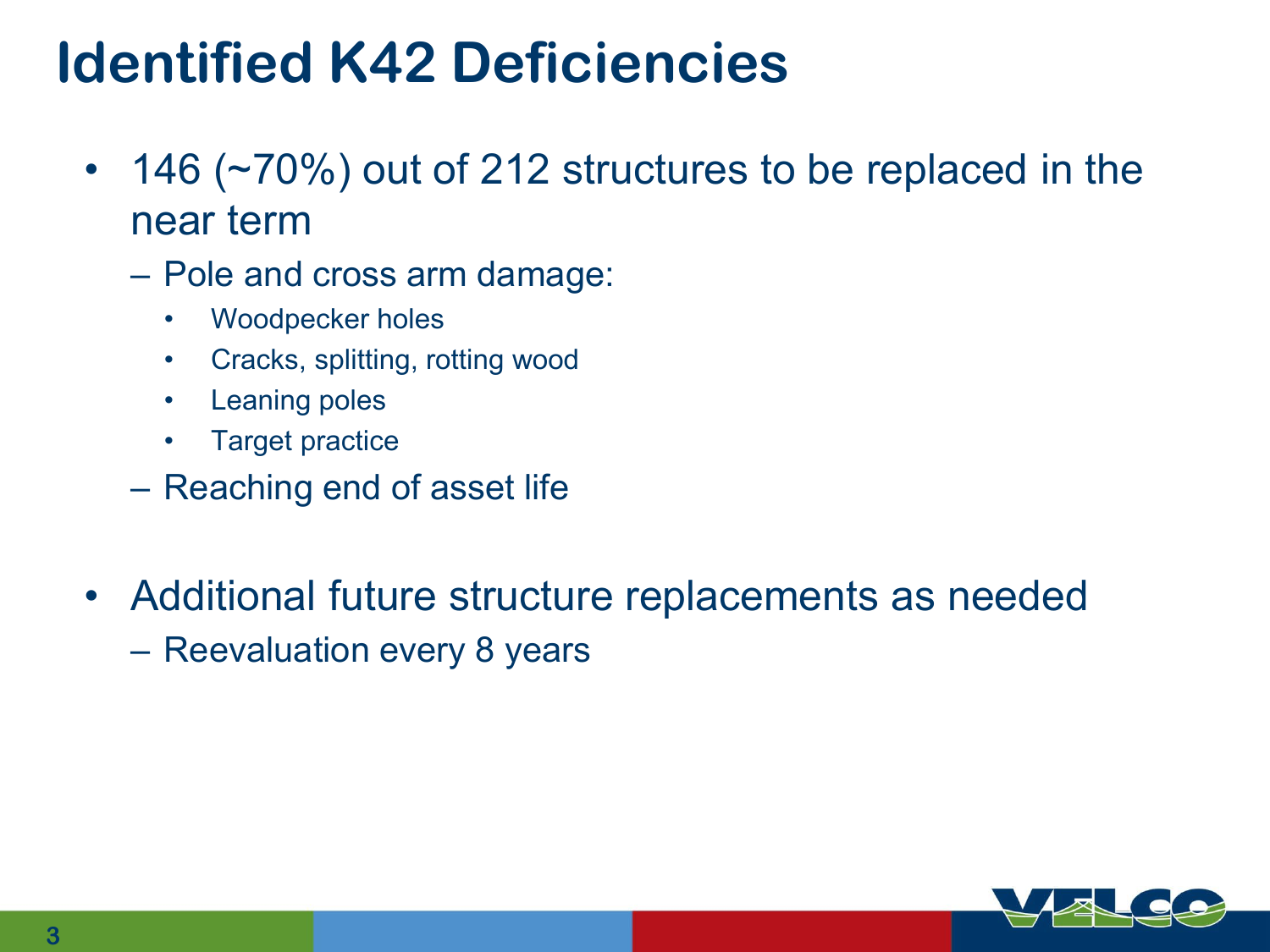# **K42 line very difficult to take out of service**

- System topology and load/gen balance are problematic
	- Outages result in radial supply almost 100 miles long
		- Loss of Northern Loop load post-contingency (15% of VT peak, nearly all of Vermont Electric Coop's service territory)
	- Portions of structure work disconnect St. Albans Tap
		- Exposure to low voltage post-contingency
	- Several resources switched off during outages
		- Highgate converter 97% capacity factor
		- Wind plants High generation except in the summer
	- K42 outages potentially can restrict planned outages in Vermont, Southern NH, and Central MA

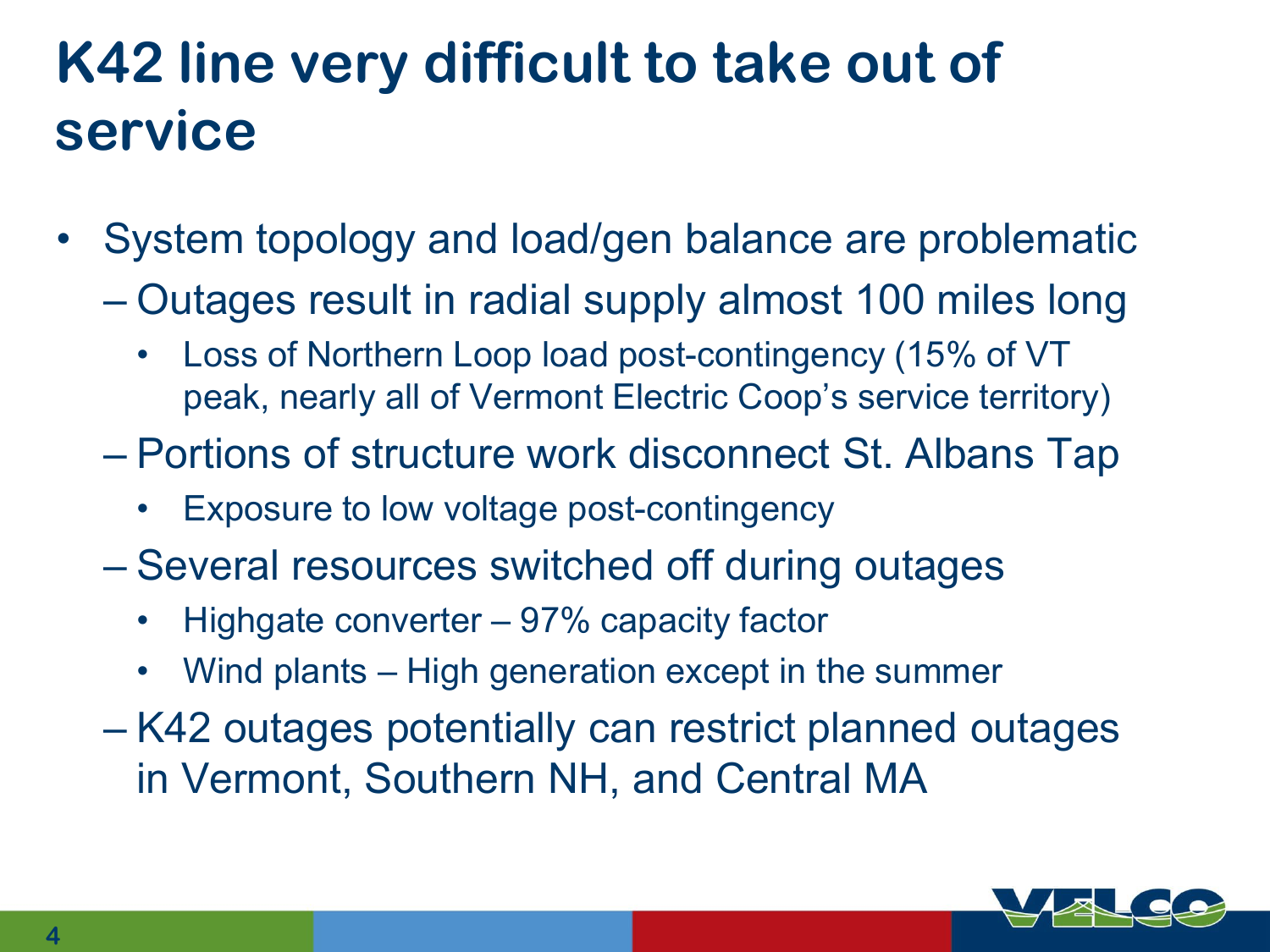# **Proposed solution: Rebuild K42 as single-pole line**

- More efficient construction minimizes mobilizations
- Maintains the existing line in service during construction
	- Avoids approximately 30 daily outages and their consequences
- Steel structures lower ongoing maintenance costs and future replacements
- Meets current VELCO line design standard
- Creates space in key ROW for a future line if needed by region
- What conductor size?



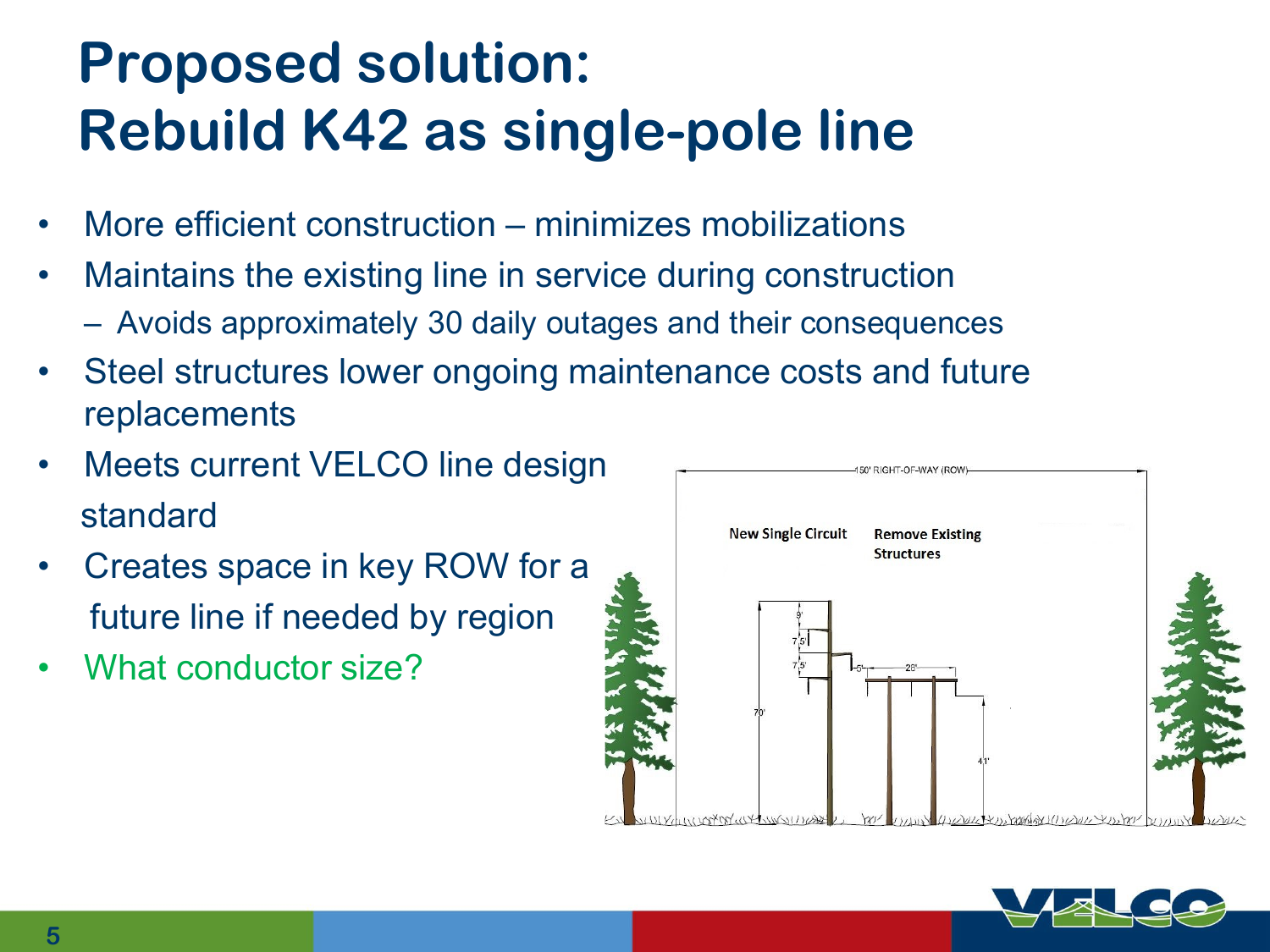# **Line rebuild options**

| <b>Options</b>   | <b>Line electrical</b><br><b>characteristics</b>                   | <b>System</b><br>strength | <b>Cost</b><br>$(+/- 25%)$ | <b>Decision</b>        |
|------------------|--------------------------------------------------------------------|---------------------------|----------------------------|------------------------|
| Single 1351 ACSS | <b>Standard conductor</b>                                          | Almost no<br>change       | \$42.59M                   | <b>Base</b>            |
| Single 2515 ACSR | Resistance 45% lower<br>Reactance 12% lower<br>Charging 13% higher | <b>Minor</b><br>change    | \$48.98M                   | <b>Reject</b>          |
| Double 1272 ACSR | Resistance 50% lower<br>Reactance 33% lower<br>Charging 45% higher | Noticeably<br>better      | \$48.99M                   | Investigate<br>further |

### • Loss reduction from double-bundle 1272 ACSR design

- 50% reduction of annual historical losses is 11,762 MWh (SCADA info)
- Reduction in system losses is higher at 14,068 MWh (PSSE simulations)

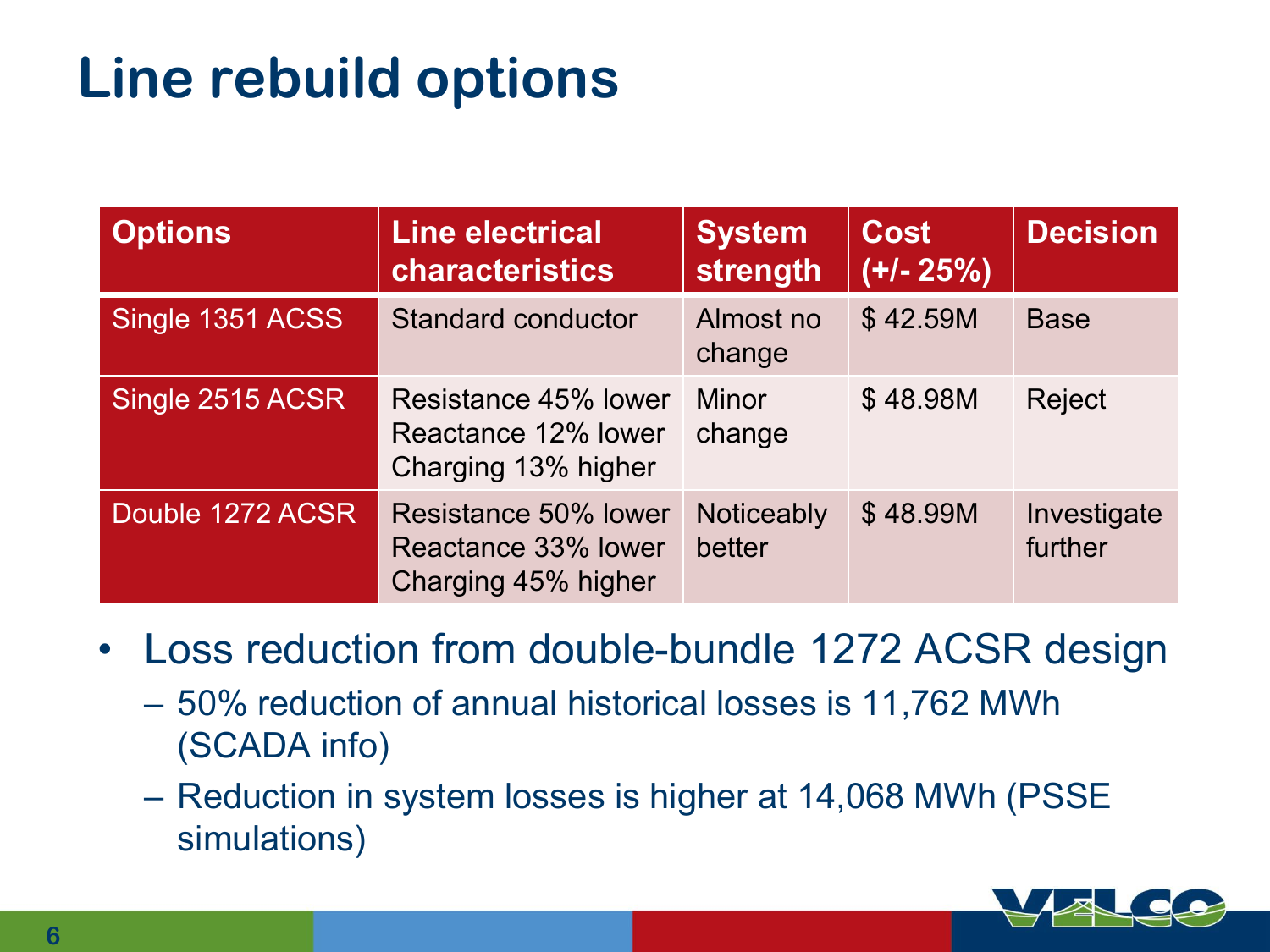# **Cost-effectiveness test: Utilized Energy Efficiency evaluation approach**

EE total-cost evaluation approach is well-established

| <b>Load reduction   Location</b><br>method |                               | <b>Valuation</b><br>rates | <b>Performance</b><br>timing                | <b>Measure life</b> |
|--------------------------------------------|-------------------------------|---------------------------|---------------------------------------------|---------------------|
| <b>Energy efficiency</b>                   | <b>Distribution</b>           | Retail                    | When the<br>appliance is on                 | Average<br>10 years |
| <b>K42 Loss</b><br>reduction               | Pool Transm<br>Facility (PTF) | Wholesale                 | When the line is Many decades<br>in service |                     |

- Conductor incremental cost of \$6.39M
- Annual revenue requirement of \$922K
- Benefit-to-cost ratio needs to be greater than 1
- Benefit valuation rates based on AESC\* report used in state total resource cost evaluations

\* Avoided Energy Supply Component

https://www.synapse-energy.com/sites/default/files/AESC%202021\_20-068.pdf

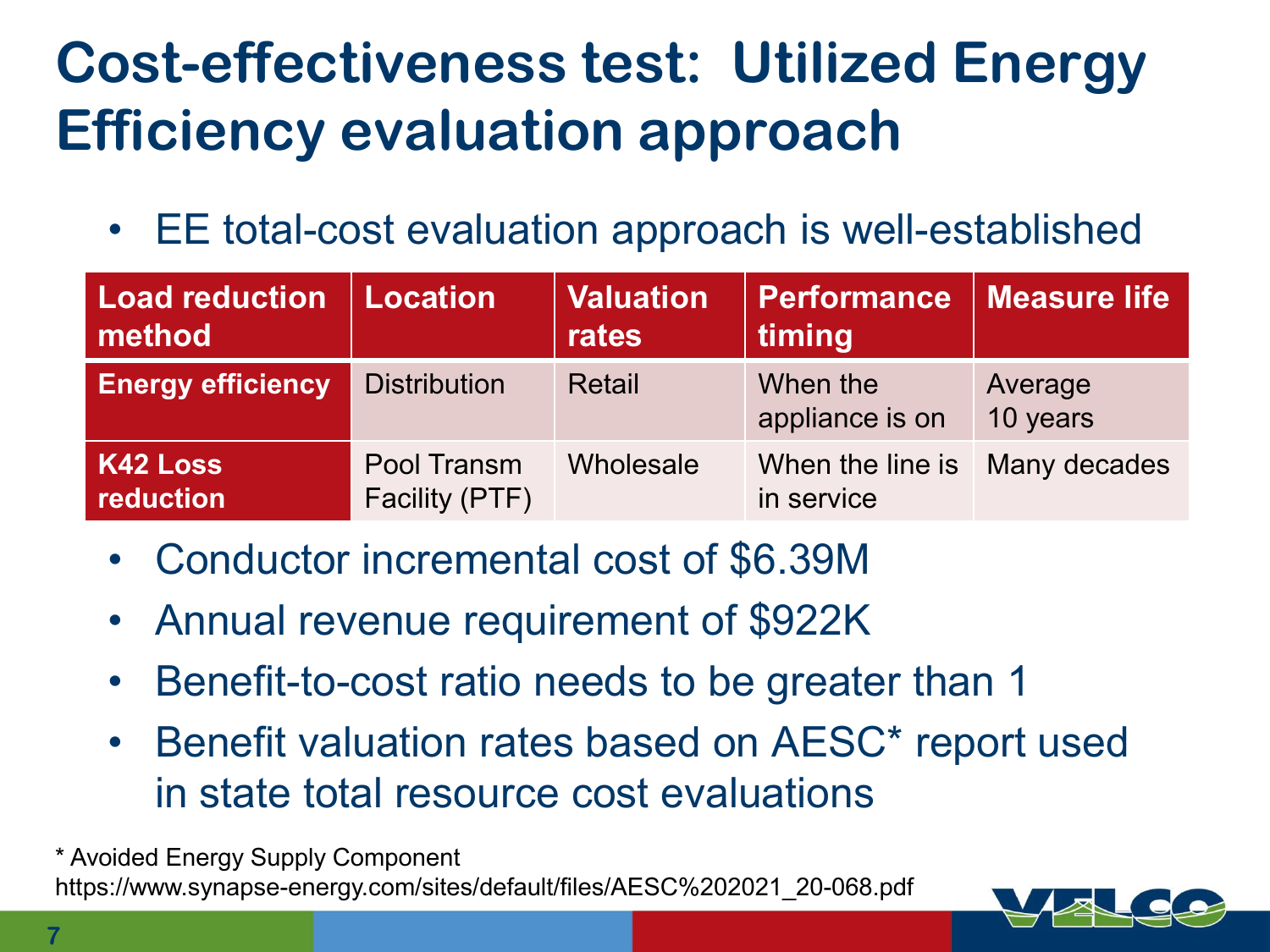### **Project Value/Cost Summary**

- Addresses asset condition need with minimal disruptions
- New single-pole line
	- More efficient construction
	- Avoids outages and associated generation lost revenue and reliability impacts
	- No interference with other planned outages
	- Lowers maintenance cost and structure replacement frequency
	- Optimizes utilization of the ROW
- Bundle conductors
	- Reduce PTF losses by 50% and LMP impacts
	- Improves system strength
	- Improves reactive margin
	- Addresses current export constraints
	- Facilitates renewable energy growth by about 20 MW
	- Avoids Vermont lost opportunity cost for SHEI improvement

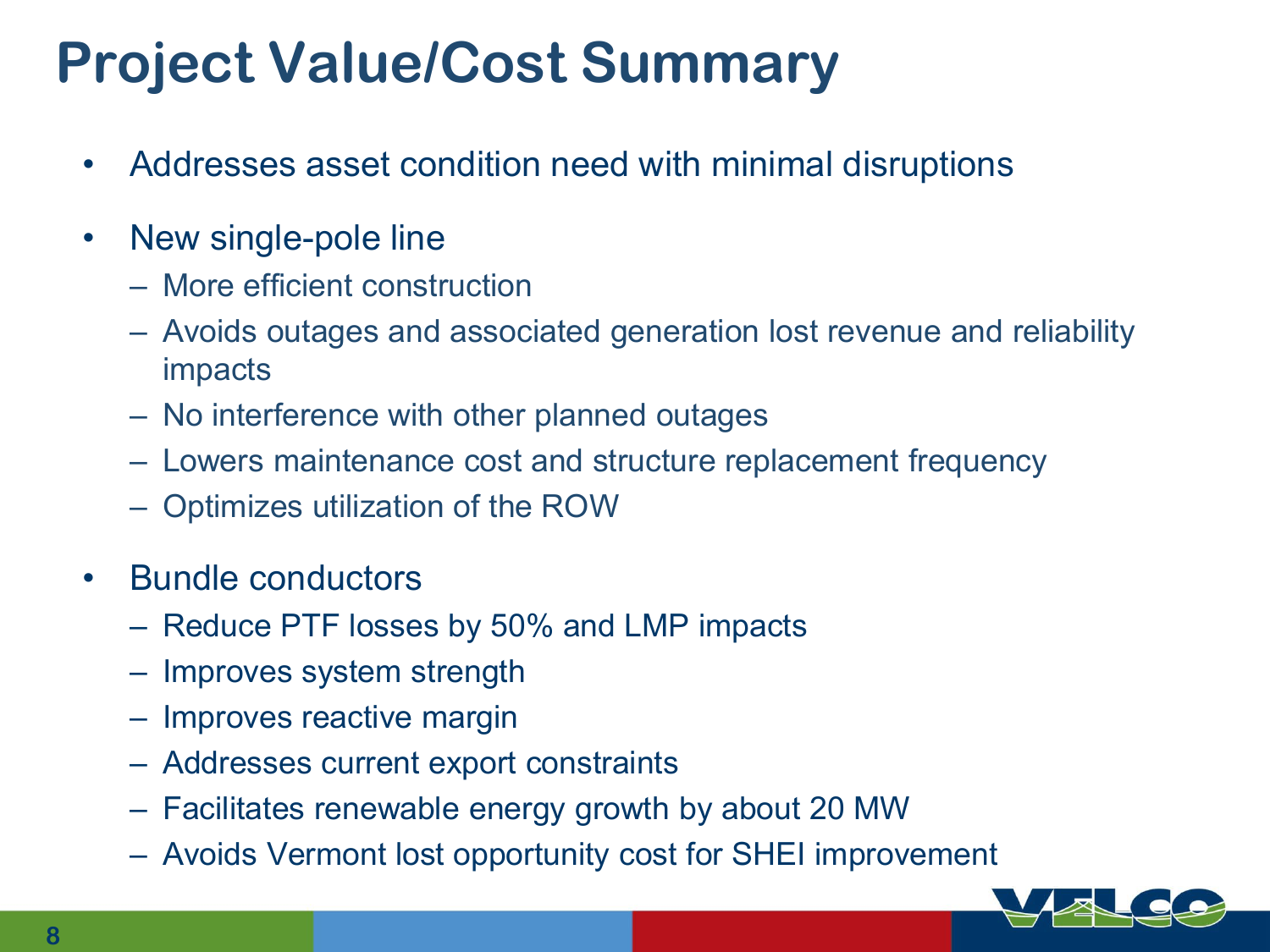### **Recommendation**

- Rebuild as single-pole double-bundle 1272 ACSR
	- Benefit-to-cost ratio is greater than 1.0 for larger conductor
- Should consider cost-effective modest transmission incremental efficiency spending in support of a cleaner electric grid
- Consistent with FERC ANOPR holistic planning
	- Reliability, economic, public policy, interconnection, renewables
- Not all the benefits are quantified or quantifiable
	- Ensure equitable access to renewables
	- Enable future renewable growth
	- Minimize regret